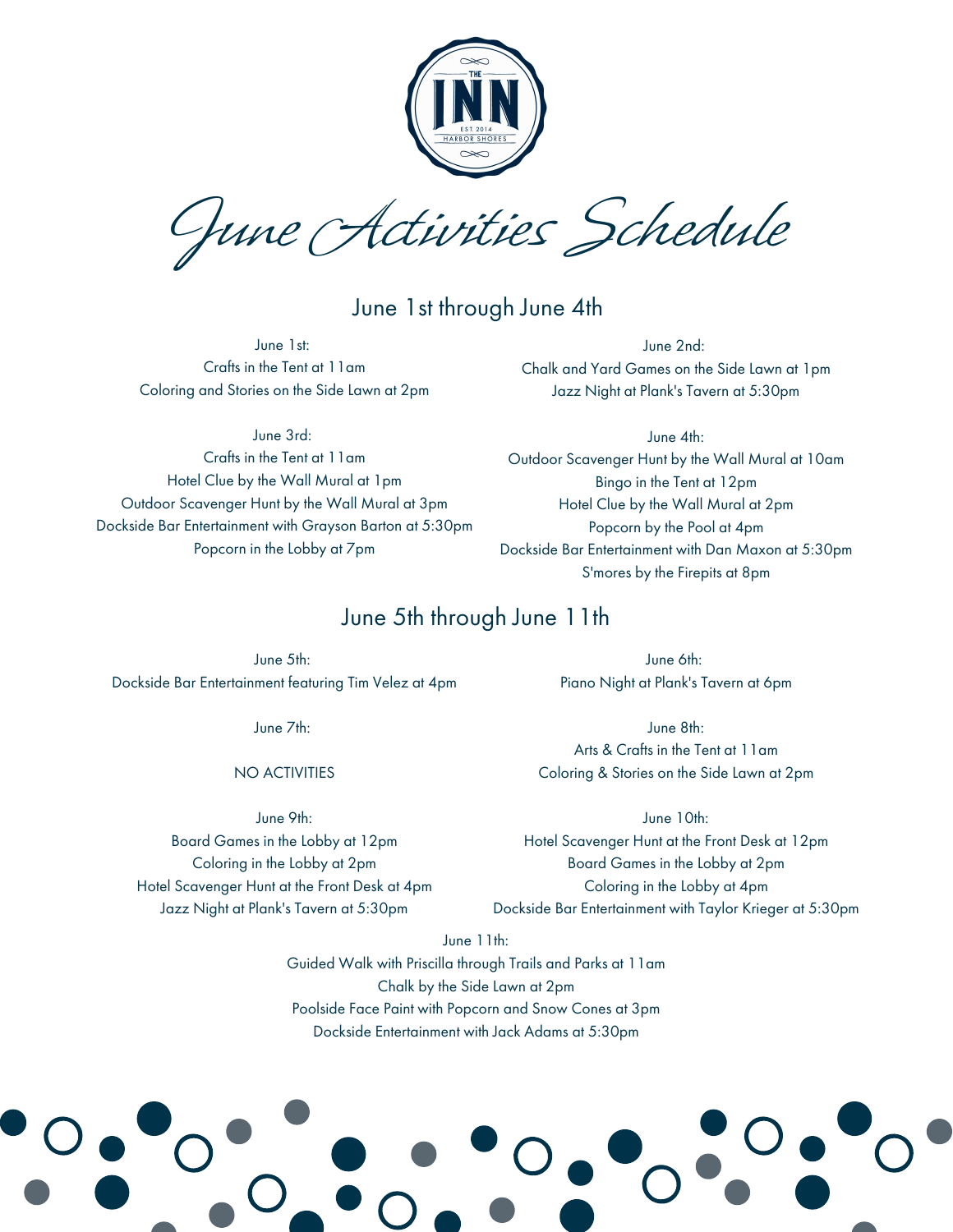# June 12th through June 18th

June 12th: Dockside Bar Entertainment with Chris Burch at 4pm

June 14th:

### NO ACTIVITIES

June 16th: Board Games in the Lobby at 10am Hotel Scavenger Hunt at the Front Desk at 1pm Jazz Night at Plank's Tavern at 5:30pm

June 13th: Piano Night at Plank's Tavern at 6pm

June 15th: Chalk & Yard Games on the Side Lawn at 2pm Harbor Shores Live with Pablo's Great Revenge at 6pm

June 17th: Hotel Scavenger Hunt at the Front Desk at 12pm Board Games in the Lobby at 2pm Coloring in the Lobby at 4pm Dockside Bar Entertainment with Dan Maxon at 5:30pm

June 18th:

Chalk by the Side Lawn at 9am Guided Walk with Priscilla through Trails and Parks at 11am Hotel Scavenger Hunt at the Front Desk at 12pm Poolside Popcorn at 4pm Dockside Bar Entertainment with Tim Velez at 5:30pm

## June 19th through June 25th

June 19th: Dockside Bar Entertainment featuring Jimmy Fastiggi at 4pm

June 21st:

### NO ACTIVITIES

June 23rd:

Hotel Scavenger Hunt at the Front Desk at 12pm Board Games in the Lobby at 2pm Coloring in the Lobby at 4pm Jazz Night at Plank's Tavern at 5:30pm

June 20th: Piano Night at Plank's Tavern at 6pm

June 22nd: Chalk & Yard Games on the Side Lawn at 2pm Harbor Shores Live with The Vickie Page Band at 6pm

June 24th: Hotel Scavenger Hunt at the Front Desk at 12pm Board Games in the Lobby at 2pm Coloring in the Lobby at 4pm Dockside Bar Entertainment with Ryan Bendowski at 5:30pm

June 25th:

Chalk by the side Yard at 9am Poolside Popcorn at 2pm Poolside Facepaint with Caitlin at 3pm Dockside Entertainment with Ed Skjordal at 5:30pm